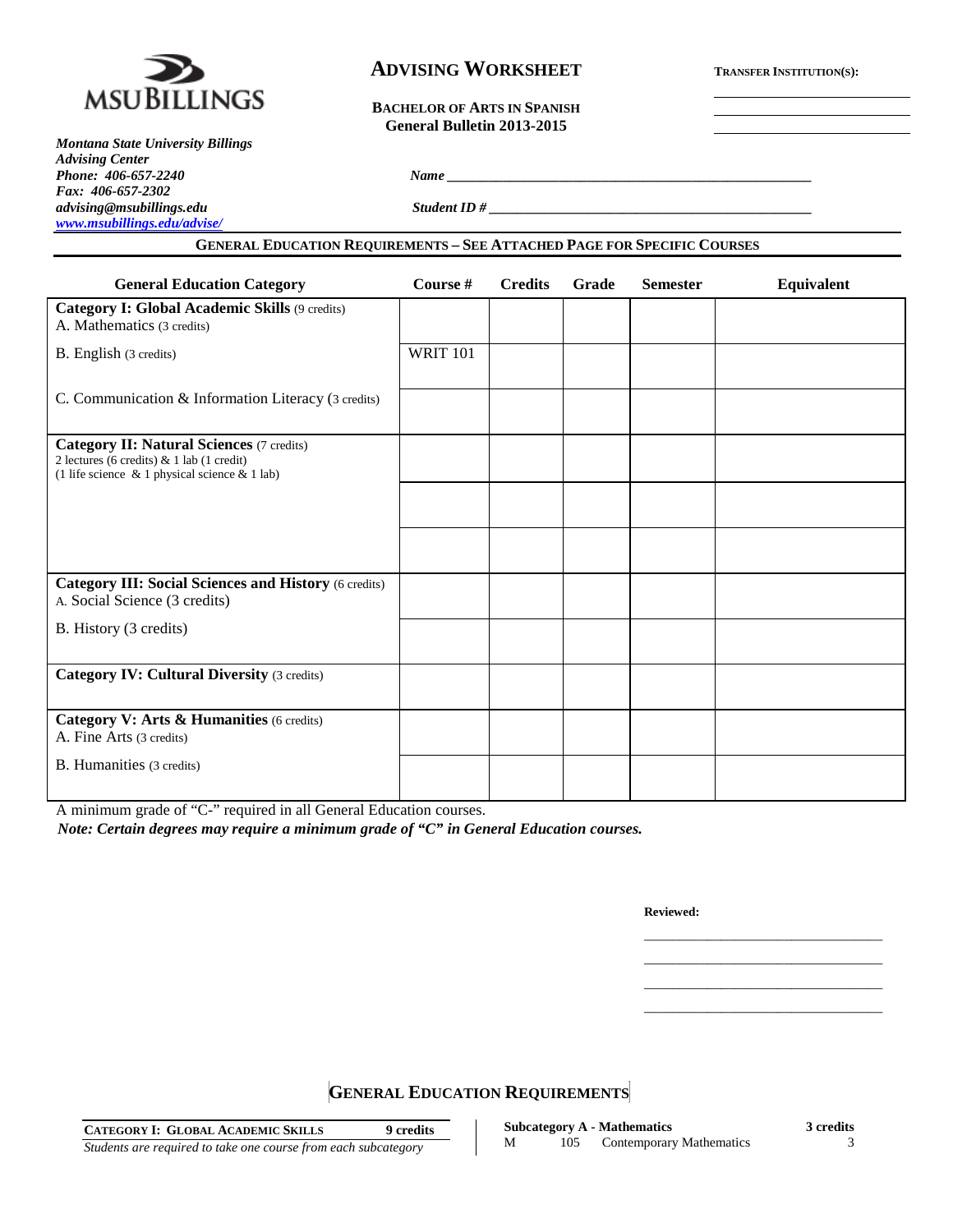| М                       | 114 | <b>Extended Technical Mathematics</b>                         | 3 |
|-------------------------|-----|---------------------------------------------------------------|---|
| М                       | 121 | College Algebra                                               | 3 |
| М                       | 122 | College Trigonometry                                          | 3 |
| М                       | 131 | Mathematics for Elementary Teachers II                        | 3 |
| М                       | 143 | <b>Finite Mathematics</b>                                     | 4 |
| М                       | 171 | Calculus I                                                    | 4 |
| <b>STAT</b>             | 141 | Introduction to Statistical Concepts                          | 3 |
| <b>STAT</b>             | 216 | Introduction to Statistics                                    |   |
| Subcategory B - English |     | 3 credits                                                     |   |
| WRIT                    | 101 | College Writing I                                             | 3 |
| WRIT                    | 121 | Introduction to Technical Writing                             | 3 |
| WRIT                    | 122 | <b>Introduction to Business Writing</b>                       | 3 |
| WRIT                    | 201 | College Writing II                                            | 3 |
| WRIT                    | 220 | Business & Professional Writing                               | 3 |
| WRIT                    | 221 | Intermediate Technical Writing                                | 3 |
|                         |     | Subcategory C- Communication & Information Literacy 3 credits |   |
| <b>BMIS</b>             | 150 | Computer Literacy                                             | 3 |
| <b>COMX</b>             | 111 | Introduction to Public Speaking                               | 3 |
| <b>COMX</b>             | 115 | Introduction to Interpersonal Communication 3                 |   |
| LSCI                    | 125 | Research in the Information Age                               | 3 |
|                         |     |                                                               |   |

### **CATEGORY II: NATURAL SCIENCES 6 cr. lecture & 1 cr. lab**

*Students are required to take one course from each subcategory and at least one corresponding lab or SCIN 101, 102, 103 & 104*

|             |     | <b>Subcategory A – Life Sciences</b>           | 3-4 credits                      |
|-------------|-----|------------------------------------------------|----------------------------------|
| <b>BIOB</b> | 101 | Discover Biology                               | 3                                |
| <b>BIOB</b> | 102 | Discover Biology Lab                           | 1                                |
| <b>BIOB</b> | 160 | Principles of Living Systems                   | 3                                |
| <b>BIOB</b> | 161 | Principles of Living Systems Lab               | 1                                |
|             |     | <b>Subcategory B – Physical Sciences</b>       | 3-4 credits                      |
| ASTR        | 110 | Introduction to Astronomy                      | 3                                |
| ASTR        | 111 | Introduction to Astronomy Lab                  | 1                                |
| <b>CHMY</b> | 121 | Introduction to General Chemistry              | 3                                |
| <b>CHMY</b> | 122 | Introduction to General Chemistry Lab          | 1                                |
| <b>CHMY</b> | 141 | College Chemistry I                            | 3                                |
| <b>CHMY</b> | 142 | College Chemistry Laboratory I                 | $\mathbf{1}$                     |
| GEO         | 101 | <b>Introduction to Physical Geology</b>        | 3                                |
| GEO         | 102 | Introduction to Physical Geology Laboratory    | $\mathbf{1}$                     |
| <b>GPHY</b> | 111 | Introduction to Physical Geography             | 3                                |
| <b>GPHY</b> | 112 | Introduction to Physical Geography Lab         | $\mathbf{1}$                     |
| <b>PHSX</b> | 103 | Our Physical World                             | 3                                |
| PHSX        | 104 | Our Physical World Lab                         | $\mathbf{1}$                     |
| PHSX        | 205 | College Physics I                              | 3                                |
| PHSX        | 206 | College Physics I Lab                          | $\mathbf{1}$                     |
| PHSX        | 105 | Fundamentals of Phys Sci                       | 3                                |
| <b>PHSX</b> | 106 | Fundamentals of Phys Sci Lab                   | 1                                |
|             |     | Subcategories A and B – Integrated Sciences    | 7 credits                        |
|             |     | SCIN 101, 102, 103 $&$ 104 Integrated Sciences | $3, \frac{1}{2}, 3, \frac{1}{2}$ |

**CATEGORY III: SOCIAL SCIENCES AND HISTORY 6 credits**

| Students are required to take one course from each subcategory |     |                                        |           |  |  |  |
|----------------------------------------------------------------|-----|----------------------------------------|-----------|--|--|--|
|                                                                |     | <b>Subcategory A – Social Sciences</b> | 3 credits |  |  |  |
| <b>ANTY</b>                                                    | 217 | Physical Anthropology & Archeology     |           |  |  |  |
| <b>BGEN</b>                                                    | 105 | Introduction to Business               |           |  |  |  |
| <b>COMX</b>                                                    | 106 | Communicating in a Dynamic Workplace   | 3         |  |  |  |
| <b>PSYX</b>                                                    | 231 | <b>Human Relations</b>                 |           |  |  |  |
| <b>ECNS</b>                                                    | 201 | Principles of Microeconomics           |           |  |  |  |
| <b>ECNS</b>                                                    | 202 | Principles of Macroeconomics           |           |  |  |  |
| EDU                                                            | 105 | <b>Education and Democracy</b>         |           |  |  |  |

| <b>GPHY</b>             | 141 | Geography of World Regions             | 3 |
|-------------------------|-----|----------------------------------------|---|
| HTH                     | 110 | Personal Health and Wellness           | 3 |
| <b>PSCI</b>             | 210 | Introduction to American Government    | 3 |
| PSCI                    | 220 | Introduction to Comparative Government | 3 |
| <b>PSYX</b>             | 100 | Introduction to Psychology             | 3 |
| SOCI                    | 101 | Introduction to Sociology              |   |
| <b>SOCI</b>             | 201 | Social Problems                        | 3 |
|                         |     | 3 credits                              |   |
| Subcategory B - History |     |                                        |   |
| <b>HSTA</b>             | 101 | American History I                     | 3 |
| <b>HSTA</b>             | 102 | American History II                    | 3 |
| <b>HSTR</b>             | 101 | <b>Western Civilization I</b>          | 3 |
| <b>HSTR</b>             | 102 | <b>Western Civilization II</b>         | 3 |
| <b>HSTR</b>             | 103 | Honors Western Civilization I          | 3 |
| <b>HSTR</b>             | 104 | Honors Western Civilization II         | 3 |

|               | <b>CATEGORY IV: CULTURAL DIVERSITY</b> |                                             |   |  |  |  |
|---------------|----------------------------------------|---------------------------------------------|---|--|--|--|
| A&SC/WGSS 274 |                                        | Women, Culture, and Society                 | 3 |  |  |  |
| <b>ANTY</b>   | 220                                    | Culture and Society                         | 3 |  |  |  |
| <b>ARTH</b>   | 160                                    | Global Visual Culture                       | 3 |  |  |  |
| <b>COMX</b>   | 212                                    | Introduction to Intercultural Communication | 3 |  |  |  |
| <b>GPHY</b>   | 121                                    | Human Geography                             | 3 |  |  |  |
| <b>HTH</b>    | 270                                    | Global Health Issues                        | 3 |  |  |  |
| LIT           | 230                                    | World Literature Survey                     | 3 |  |  |  |
| <b>MUSI</b>   | 207                                    | World Music                                 | 3 |  |  |  |
| <b>NASX</b>   | 105                                    | Introduction to Native American Studies     | 3 |  |  |  |
| <b>NASX</b>   | 205                                    | Native Americans in Contemporary Society    | 3 |  |  |  |
| PHI.          | 271                                    | Philosophy & Religion of India              | 3 |  |  |  |
| PHL.          | 272                                    | Philosophy & Religion of China/Tibet/Japan  | 3 |  |  |  |
| <b>REHA</b>   | 201                                    | Introduction to Diversity in Counseling     | 3 |  |  |  |
| <b>RLST</b>   | 170                                    | The Religious Ouest                         | 3 |  |  |  |
| <b>SPNS</b>   | 150                                    | The Hispanic Tradition                      | 3 |  |  |  |

# **CATEGORY V: ARTS & HUMANITIES 6 credits**

|              |     | Students are required to take one course from each subcategory |           |
|--------------|-----|----------------------------------------------------------------|-----------|
|              |     |                                                                |           |
|              |     | <b>Subcategory A - Fine Arts</b>                               | 3 credits |
| ARTZ         | 101 | Art Fundamentals                                               | 3         |
| ARTZ         | 105 | Visual Language-Drawing                                        | 3         |
| ARTZ         | 131 | Ceramics for Non-majors                                        | 3         |
| <b>CRWR</b>  | 240 | <b>Intro Creative Writing Workshop</b>                         | 3         |
| FILM         | 160 | Introduction to World Cinema                                   | 3         |
| LIT          | 270 | Film & Literature                                              | 3         |
| <b>MART</b>  | 260 | <b>Computer Presentation and Animation</b>                     | 3         |
| MUSI         | 101 | <b>Enjoyment of Music</b>                                      | 3         |
| MUSI         | 114 | Band: MSUB Symphonic                                           | 1         |
| MUSI         | 131 | Jazz Ensemble I: MSUB                                          | 1         |
| MUSI         | 147 | Choral Ensemble: University Chorus                             | 1         |
| THTR         | 101 | Introduction to Theatre                                        | 3         |
| THTR         | 120 | Introduction to Acting I                                       | 3         |
|              |     | <b>Subcategory B - Humanities</b>                              | 3 credits |
| ARTH         | 150 | Introduction to Art History                                    | 3         |
| <b>HONR</b>  | 111 | Perspectives and Understanding                                 | 3         |
| <b>LIT</b>   | 110 | Introduction to Literature                                     | 3         |
| LIT          | 240 | The Bible as Literature                                        | 3         |
| PHL.         | 110 | Introduction to Ethics                                         | 3         |
| PHL          | 111 | Philosophies of Life                                           | 3         |
| <b>Total</b> |     |                                                                | 31        |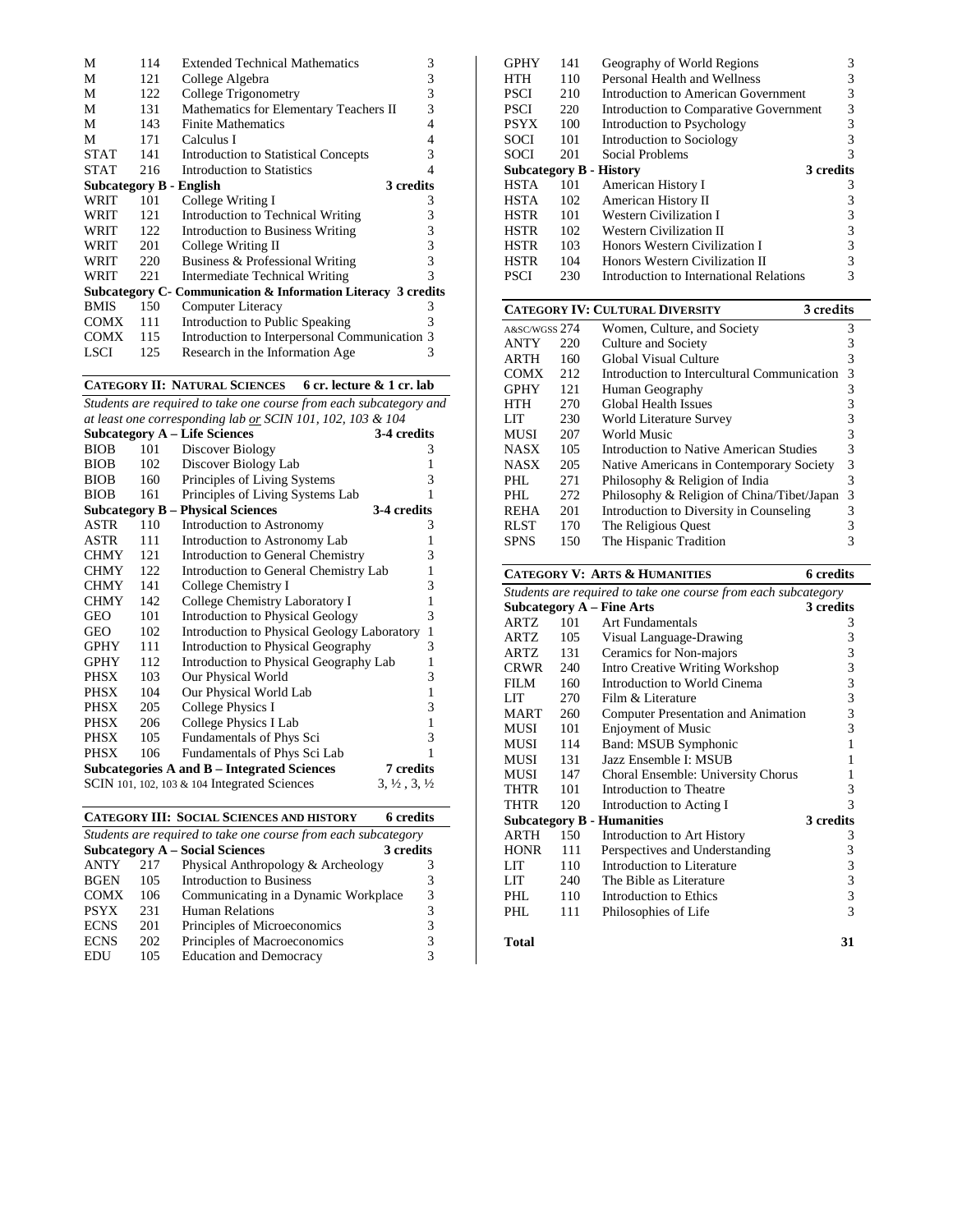| `ourse                                                              | ∠redits | Grade | semester | auivalent |  |  |
|---------------------------------------------------------------------|---------|-------|----------|-----------|--|--|
| A minimum grade of C- or better is required in all major coursework |         |       |          |           |  |  |

| <b>Spanish Required Courses</b> |     |                                      |   |  |  |
|---------------------------------|-----|--------------------------------------|---|--|--|
| <b>^SPNS</b>                    | 201 | Intermediate Spanish I               |   |  |  |
| <b>^SPNS</b>                    | 202 | Intermediate Spanish II              |   |  |  |
| <b>SPNS</b>                     | 311 | Hispanic Culture and Civilization I  | 3 |  |  |
| <b>SPNS</b>                     | 312 | Hispanic Culture and Civilization II | 3 |  |  |
| <b>^SPNS</b>                    | 321 | Advanced Spanish Conversation I      | 3 |  |  |
| <b>^SPNS</b>                    | 322 | Advanced Spanish Conversation II     | 3 |  |  |
| <b>SPNS</b>                     | 499 | Senior Thesis / Capstone             |   |  |  |

^Students with fluency may receive credit for these courses through the challenge mechanism.

#### **Restricted Electives**

A. Select **one** course from the following:

| <b>SPNS</b> | 405 | Spanish Composition & Grammar I  |  |  |
|-------------|-----|----------------------------------|--|--|
| <b>SPNS</b> | 406 | Spanish Composition & Grammar II |  |  |

### B. Select **one** course from the following:

| <b>SPNS</b> | $\epsilon$<br>452 | Topics in Spanish American Literature |  |  |
|-------------|-------------------|---------------------------------------|--|--|
| <b>SPNS</b> | 406               | Topics in Spanish Literature          |  |  |

### C. Select **three** additional upper division courses in Spanish in consultation with advisor

### **Restricted Electives selected with advisor approval – 6 credits**

## **Electives**